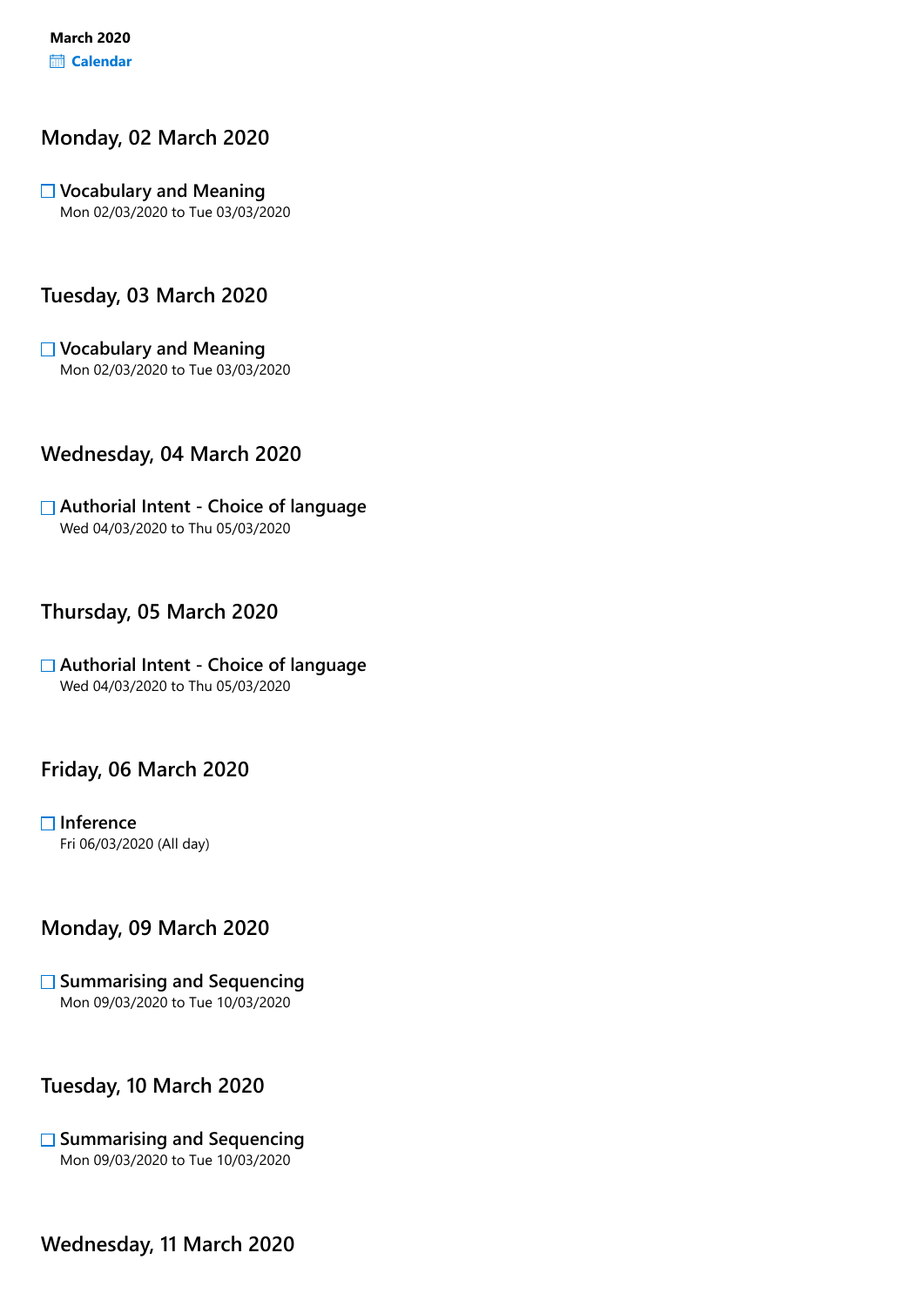# Thursday, 12 March 2020

#### $\Box$  Prediction and Inference Wed 11/03/2020 to Thu 12/03/2020

# Friday, 13 March 2020

 $\Box$  Retrieving and Recording Fri 13/03/2020 (All day)

## Monday, 16 March 2020

 $\Box$  Information, Content and Meaning plus Retrieval Mon 16/03/2020 to Tue 17/03/2020

# Tuesday, 17 March 2020

 $\Box$  Information, Content and Meaning plus Retrieval Mon 16/03/2020 to Tue 17/03/2020

## Wednesday, 18 March 2020

 $\Box$  Vocabulary and Meaning plus Inference Wed 18/03/2020 to Fri 20/03/2020

# Thursday, 19 March 2020

Vocabulary and Meaning plus Inference Wed 18/03/2020 to Fri 20/03/2020

## Friday, 20 March 2020

**□ Vocabulary and Meaning plus Inference** Wed 18/03/2020 to Fri 20/03/2020

## Monday, 23 March 2020

#### **□ Prediction, Inference and Authorial Intent**